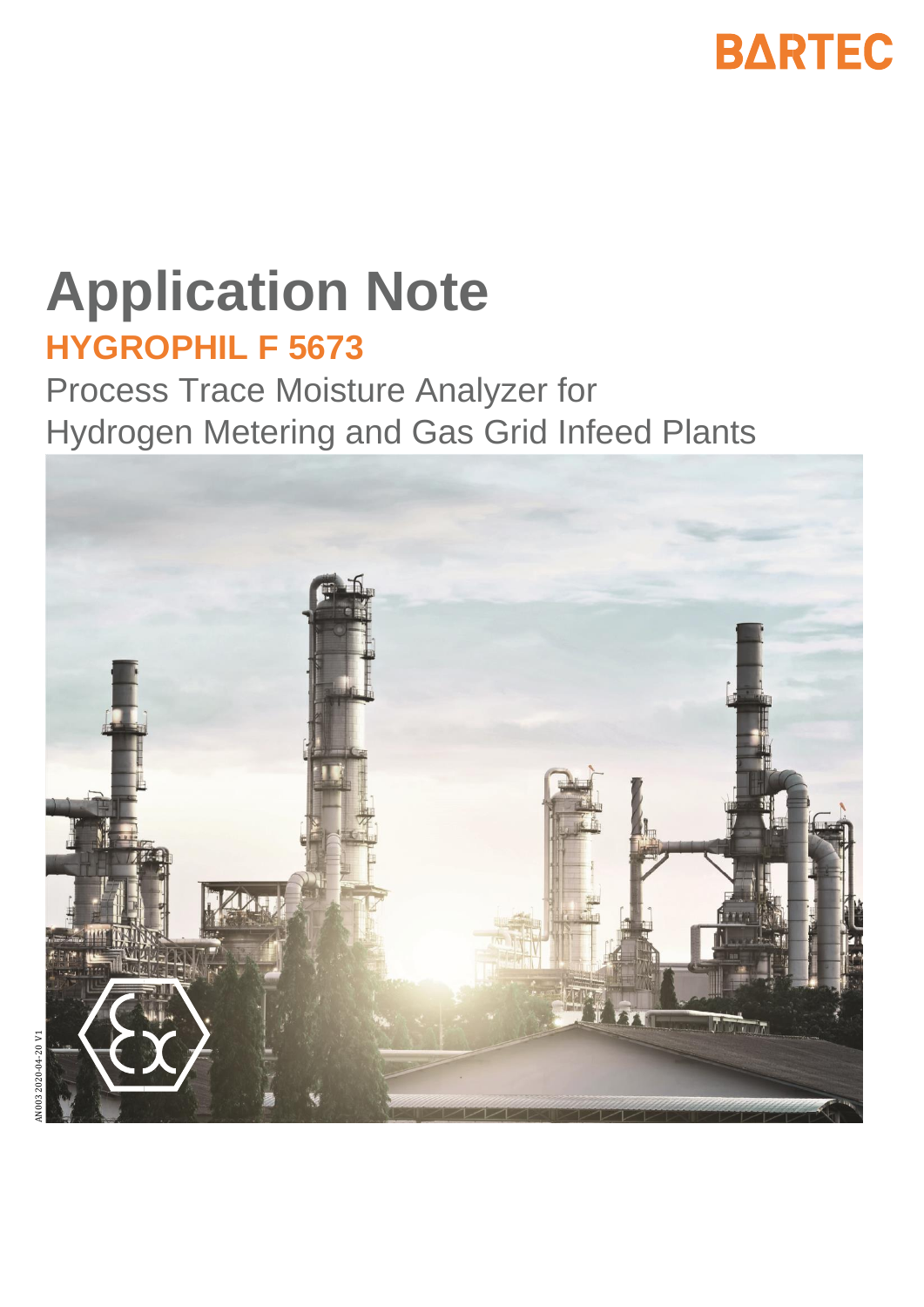## **BARTEC**

### **APPLICATION NOTE**

**The conversion of electric power from renewable sources to Hydrogen is another key technology to decarbonization and seasonal energy storage.** 

#### **Reliable moisture measurement to comply contracted limits and ensure safety**

Polymer Electrolyte Water Electrolysis (PEM) or Alkaline Water Electrolysis are enhanced principles for decomposing Water to Hydrogen and Oxygen by use of electric current. Electric power from renewable sources like wind or solar power is usually not congruent to the actual demand of electricity. The conversion of electric power to Hydrogen makes is storable and capable to be transported at the existing gas pipeline grid, where it can be re-electrified when required or used as fuel for cars or other industrial processes.

Nowadays the common low-temperature principles are PEM and Alkaline type electrolysis units where the interchange of atoms and ions by removal or addition of electrons from external power source takes place. Usually several cells are combined to stacks for the production of very pure and dry Hydrogen which is also already pressurized.

At the gas pressure regulating and metering station the Hydrogen is analyzed on traces of Oxygen and Nitrogen, flow rate and heating value. The analysis of trace humidity is of particular importance when additional gas compression is needed to feed the gas to the natural gas pipeline grid. Contracted feed-in limits (e.g. 50 mg/m³ Moisture) are important to prevent condensation in pipeline which lead to operational problems (corrosion and erosion) and safety risk (water slugs and even blockage by hydrate formation).



*Figure 1: Simplified schematic of a Hydrogen production, metering and infeed plant based on electrolysis*

A suitable moisture analyzer for this application is hallmarked by its reliability, especially in cases where the plant is operating to loadfollow the demand of Hydrogen. The BARTEC Benke's trace moisture sensors are trimmed to superior robustness and even (unwanted and unexpected) water slugs does not damage the sensor.

On request the reliability of the sensor calibration is assured and tested by an independent and accredited laboratory on request.

Most of the plants are small sized and unmanned or are even located at offshore platforms. A regular sensor exchange or extensive maintenance must be avoided to keep the operational cost as low as possible. And in case of yearly check, the installation of the sensor with a sensor retraction armature makes maintenance easy, quick and without process interruption.



*Figure 2: Sensor installed in sensor retraction tool*

**BARTEC BENKE GmbH** Borsigstr. 10 21465 Reinbek/Hamburg Germany

Phone: +49 40 727 03 0 Fax: +49 40 727 03 228 sales@bartec-benke.de www.bartec.com